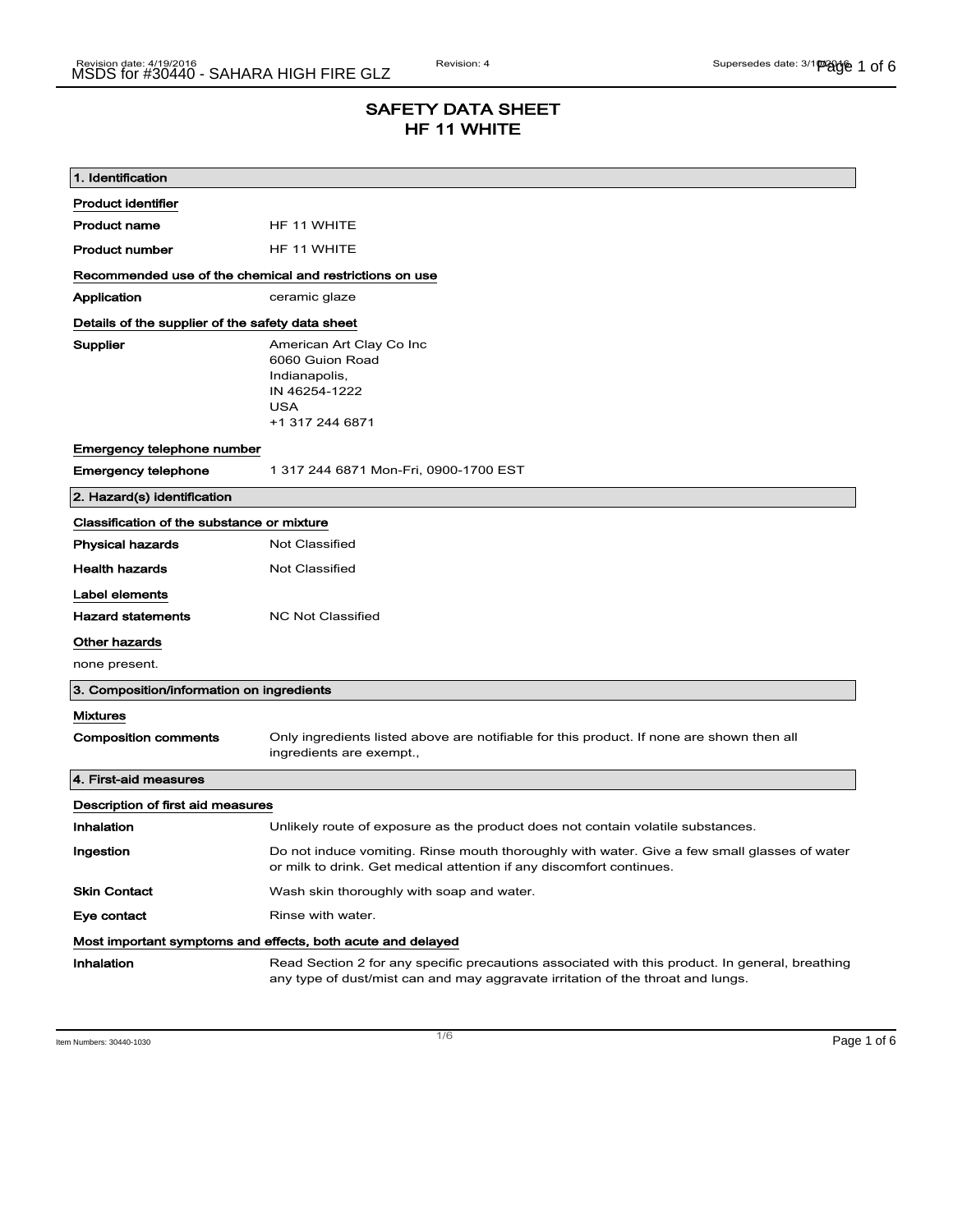# Ingestion **Read Section 2 for any specific precautions associated with the use of this product. Products** with specific warnings about ingestion will give guidance there. Skin contact **Read Section 2 for any specific precautions associated with the use of this product. In general** most ceramic glazes, clays and special products will tend to have a drying effect on the skin and may cause some sensitivity to users with sensitive skin. Eye contact **Read Section 2 for any specific precautions associated with the use of this product. In general** most ceramic and special products contain materials that maybe abrasive to eyes. Keeping materials from contacting the eyes is prudent. If contact does occur, flush with clean water, do not rub. Indication of immediate medical attention and special treatment needed Notes for the doctor Treat symptomatically. 5.Fire-fighting measures Extinguishing media Suitable extinguishing media Use fire-extinguishing media suitable for the surrounding fire. Special hazards arising from the substance or mixture Specific hazards The product is not believed to present a hazard due to its physical nature. Advice for firefighters Special protective equipment Use protective equipment appropriate for surrounding materials. for firefighters 6. Accidental release measures Personal precautions, protective equipment and emergency procedures Personal precautions For personal protection, see Section 8. Environmental precautions Environmental precautions Please read Section 2 completely. If any environmental warnings such as; H411 or H412 are listed in Section 2, please use appropriate procedures when disposing of product and container. Do not put materials into waterways or sewers. Methods and material for containment and cleaning up Methods for cleaning up Collect spillage for reclamation or absorb in vermiculite, dry sand or similar material. Reference to other sections For waste disposal, see Section 13. For personal protection, see Section 8. 7. Handling and storage Precautions for safe handling Usage precautions **Read label before use. Do not eat, drink or smoke when using this product. Good personal** hygiene procedures should be implemented. Wash hands and any other contaminated areas of the body with soap and water before leaving the work site. Conditions for safe storage, including any incompatibilities Storage precautions Store in tightly-closed, original container in a dry and cool place. Specific end uses(s) Specific end use(s) The identified uses for this product are detailed in Section 1.2. 8. Exposure Controls/personal protection

 $\overline{\phantom{a}}$ ltem Numbers: 30440-1030  $\overline{\phantom{a}}$ Page 2 of 6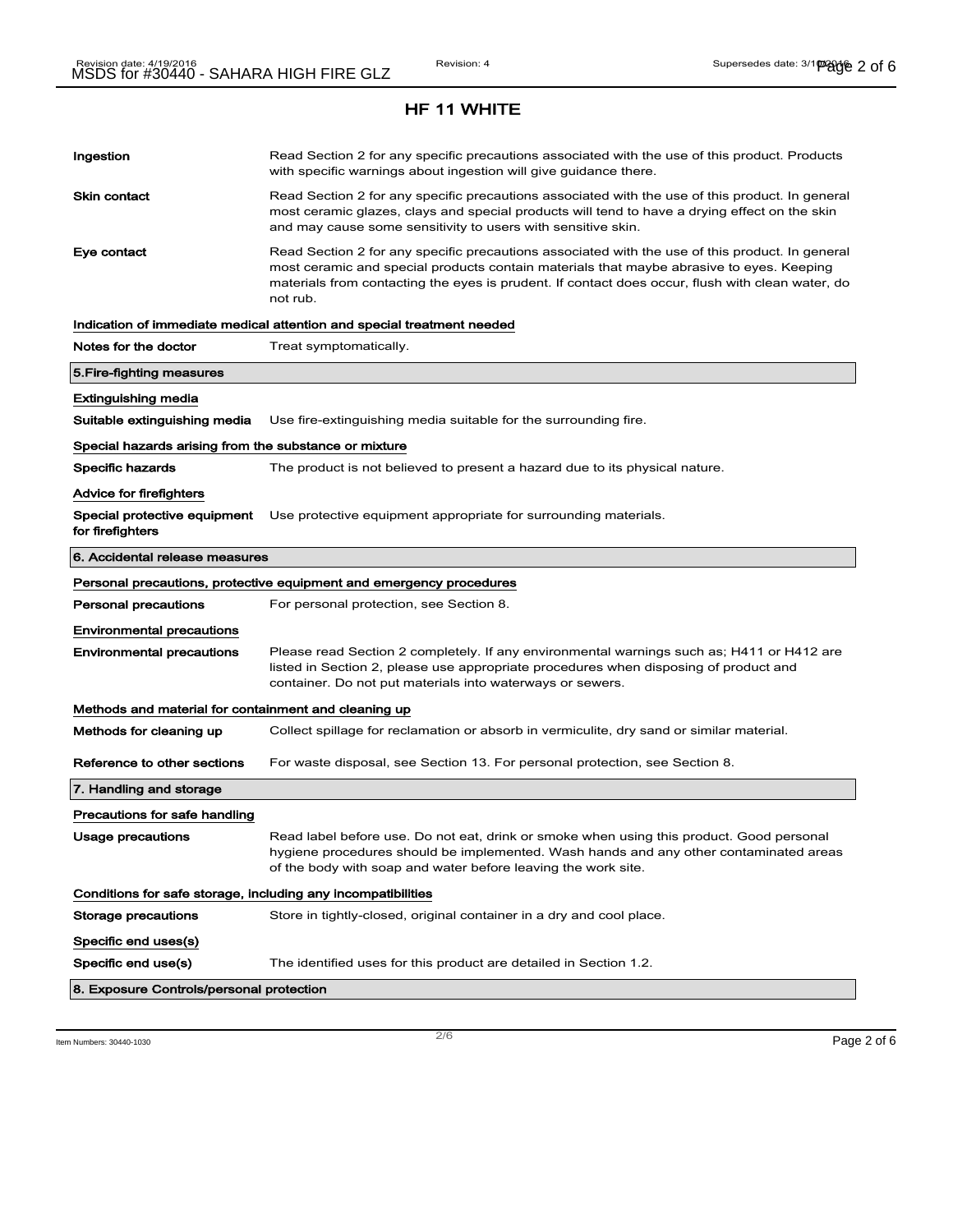| Ingredient comments                 | Only ingredients listed n Section 3 are notifiable for this product. If none are shown then all<br>ingredients are exempt.                                                                                           |
|-------------------------------------|----------------------------------------------------------------------------------------------------------------------------------------------------------------------------------------------------------------------|
| <b>Exposure controls</b>            |                                                                                                                                                                                                                      |
| Appropriate engineering<br>controls | No specific ventilations requirements unless the "FAN" pictogram is shown above or specified<br>in Section 2.                                                                                                        |
| Eye/face protection                 | No specific eye protection required unless the "EYE PROTECTION" pictogram is shown<br>above or specified in Section 2.                                                                                               |
| <b>Hand protection</b>              | No specific hand protection required unless the "HAND PROTECTION" pictogram is shown<br>above or specified in Section 2.                                                                                             |
| Hygiene measures                    | Using good personal hygiene practices is always appropriate. Keeping a clean work space,<br>cleaning up properly when done, and not eating, drinking or smoking when using this product.                             |
| <b>Respiratory protection</b>       | No specific respiratory protection required unless the "RESPIRATOR" pictogram is shown<br>above or specified in Section 2. Using the appropriate certified protection for the operation is<br>important if required. |

#### 9. Physical and Chemical Properties

## Information on basic physical and chemical properties

| Appearance                                      | Colored liquid.           |
|-------------------------------------------------|---------------------------|
| Color                                           | Various colors.           |
| Odor                                            | Almost odorless.          |
| Odor threshold                                  | No information available. |
| рH                                              | 6-8                       |
| <b>Melting point</b>                            | No information available. |
| Initial boiling point and range                 | No information available. |
| <b>Flash point</b>                              | No information available. |
| <b>Evaporation rate</b>                         | No information available. |
| Flammability (solid, gas)                       | No information available. |
| Upper/lower flammability or<br>explosive limits | No information available. |
| <b>Vapour pressure</b>                          | No information available. |
| <b>Relative density</b>                         | Greater than 1.0          |
| Solubility(ies)                                 | Not applicable.           |
| <b>Partition coefficient</b>                    | No information available. |
| <b>Auto-ignition temperature</b>                | Not applicable.           |
| <b>Decomposition Temperature</b>                | No information available. |
| <b>Viscosity</b>                                | No information available. |
| <b>Explosive properties</b>                     | none                      |
| <b>Oxidising properties</b>                     | none                      |
| Other information                               | Not applicable.           |

Item Numbers:  $30440-1030$   $Page 3 of 6$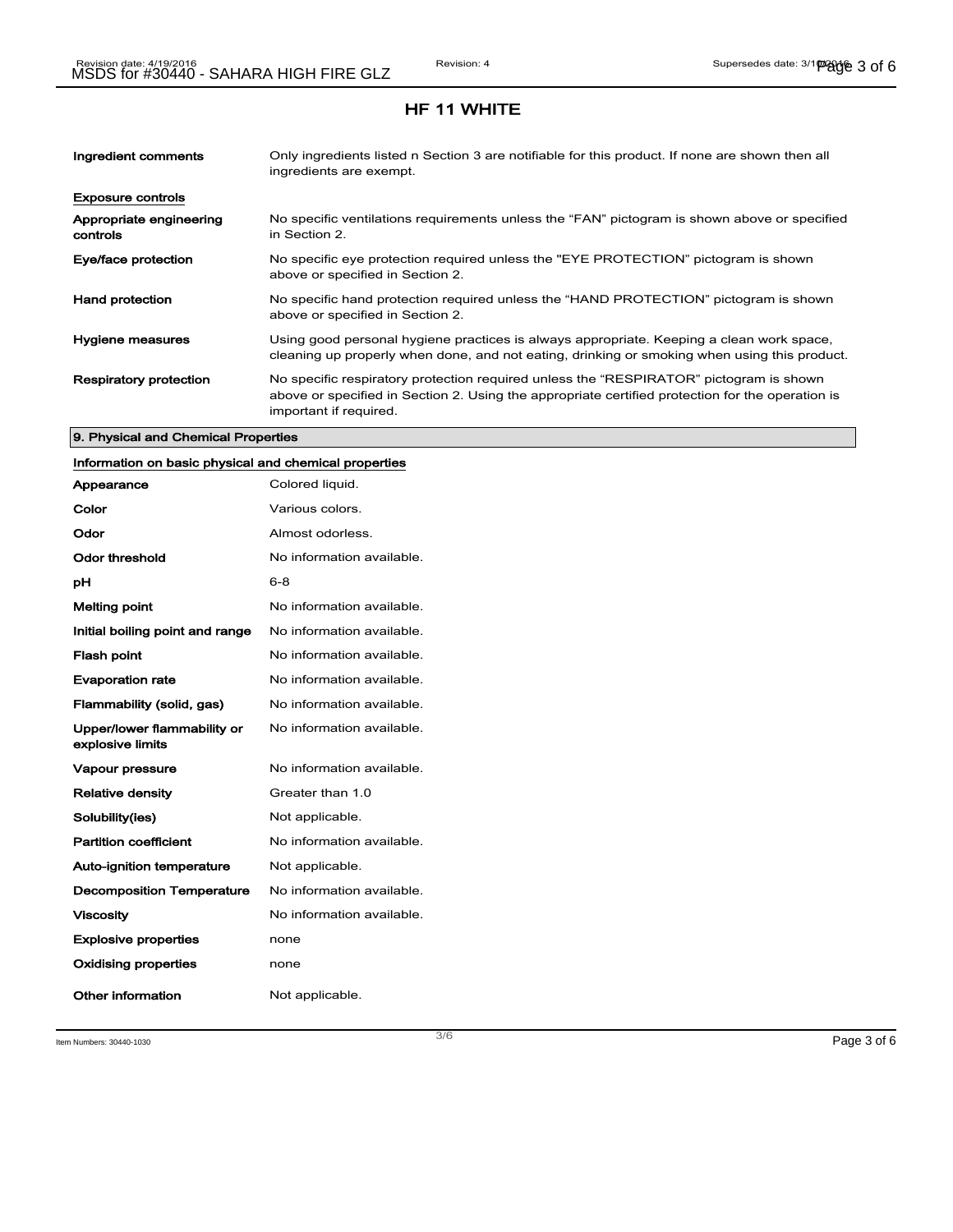| 10. Stability and reactivity          |                                                                                                                                                                                                                                                |
|---------------------------------------|------------------------------------------------------------------------------------------------------------------------------------------------------------------------------------------------------------------------------------------------|
| <b>Reactivity</b>                     | There are no known reactivity hazards associated with this product.                                                                                                                                                                            |
| <b>Stability</b>                      | No particular stability concerns.                                                                                                                                                                                                              |
| Possibility of hazardous<br>reactions | None known.                                                                                                                                                                                                                                    |
| <b>Conditions to avoid</b>            | None known.                                                                                                                                                                                                                                    |
| <b>Materials to avoid</b>             | None known.                                                                                                                                                                                                                                    |
| Hazardous decomposition<br>products   | None known.                                                                                                                                                                                                                                    |
| 11. Toxicological information         |                                                                                                                                                                                                                                                |
| Information on toxicological effects  |                                                                                                                                                                                                                                                |
| <b>Toxicological effects</b>          | Please read Section 2 thoroughly to understand the toxicological risks, (if any) and<br>precautions for safe use (if any).                                                                                                                     |
| Skin corrosion/irritation             |                                                                                                                                                                                                                                                |
| <b>Skin sensitization</b>             |                                                                                                                                                                                                                                                |
| <b>Skin sensitisation</b>             | Based on available data the classification criteria are not met.                                                                                                                                                                               |
| Eye contact                           | May cause temporary eye irritation.                                                                                                                                                                                                            |
| 12. Ecological Information            |                                                                                                                                                                                                                                                |
| Ecotoxicity                           | Please read Section 2 completely. If any environmental warnings such as; H411 or H412 are<br>listed in Section 2, please use appropriate procedures when disposing of product and<br>container. Do not put materials into waterways or sewers. |
| <b>Toxicity</b>                       |                                                                                                                                                                                                                                                |
| Toxicity                              | Please read Section 2 completely. If any environmental warnings such as; H411 or H412 are<br>listed in Section 2, please use appropriate procedures when disposing of product and<br>container. Do not put materials into waterways or sewers. |
| Persistence and degradability         |                                                                                                                                                                                                                                                |
| Persistence and degradability         | No data available.                                                                                                                                                                                                                             |
| <b>Biodegradation</b>                 | Not inherently biodegradable.                                                                                                                                                                                                                  |
| <b>Bioaccumulative potential</b>      |                                                                                                                                                                                                                                                |
| <b>Partition coefficient</b>          | No information available.                                                                                                                                                                                                                      |
| Mobility in soil                      |                                                                                                                                                                                                                                                |
| <b>Mobility</b>                       | Semi-mobile.                                                                                                                                                                                                                                   |
| Results of PBT and vPvB assessment    |                                                                                                                                                                                                                                                |
| Results of PBT and vPvB<br>assessment | This product does not contain any substances classified as PBT or vPvB.                                                                                                                                                                        |
| Other adverse effects                 |                                                                                                                                                                                                                                                |

Item Numbers:  $30440-1030$   $996-406$   $996-406$   $996-406$   $996-406$   $996-406$   $996-406$   $996-406$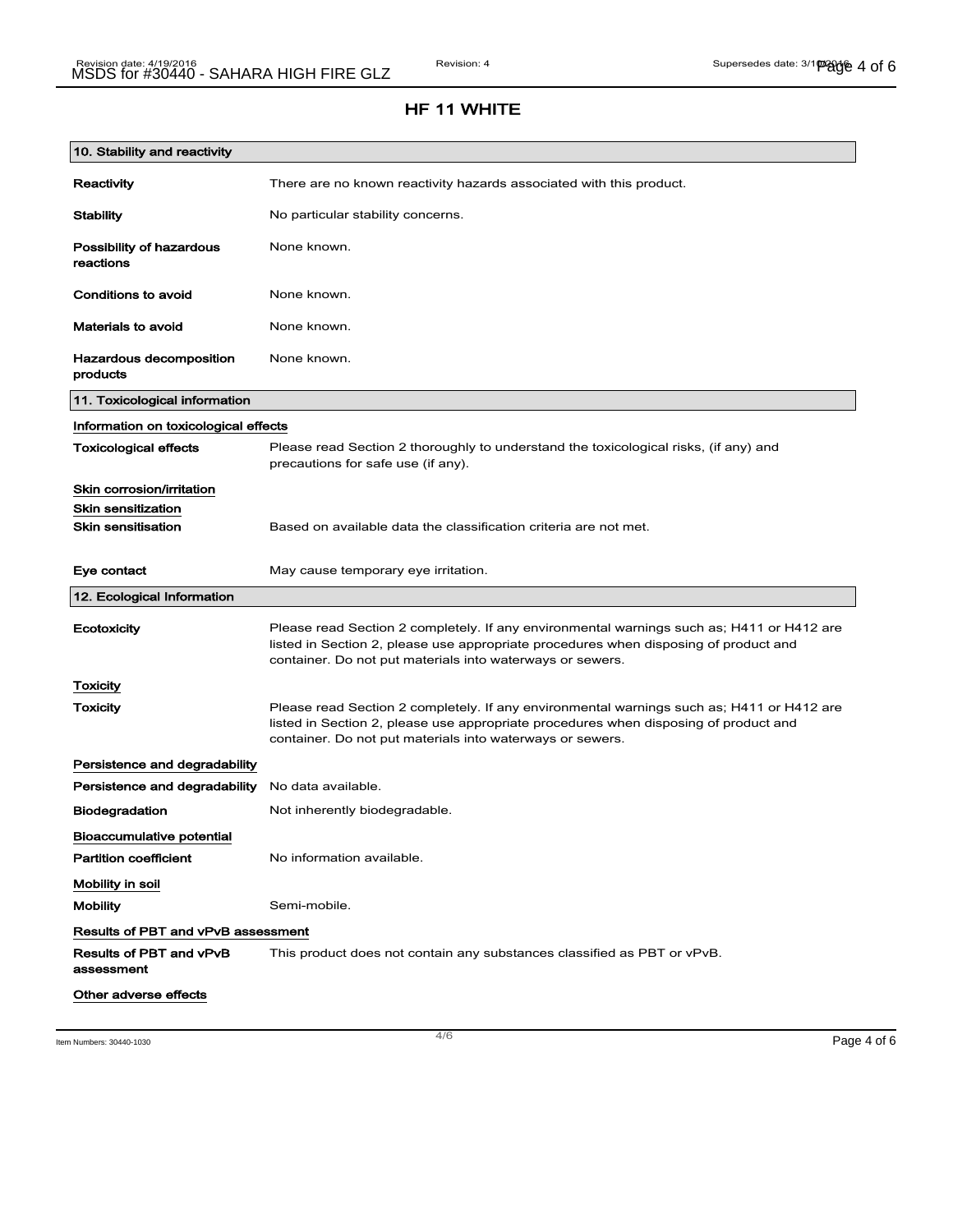| Other adverse effects                                                                                                                                                                                                                                                                                | None known.                                                                                                                                                                                  |  |
|------------------------------------------------------------------------------------------------------------------------------------------------------------------------------------------------------------------------------------------------------------------------------------------------------|----------------------------------------------------------------------------------------------------------------------------------------------------------------------------------------------|--|
| 13. Disposal considerations                                                                                                                                                                                                                                                                          |                                                                                                                                                                                              |  |
| Waste treatment methods                                                                                                                                                                                                                                                                              |                                                                                                                                                                                              |  |
| General information                                                                                                                                                                                                                                                                                  | Dispose of waste product or used containers in accordance with local regulations When<br>handling waste, the safety precautions applying to handling of the product should be<br>considered. |  |
| 14. Transport information                                                                                                                                                                                                                                                                            |                                                                                                                                                                                              |  |
| General                                                                                                                                                                                                                                                                                              | This package is shipped in accordance with ADR SP375, IATA A197 & IMDG 2.10.2.7.                                                                                                             |  |
| UN Number                                                                                                                                                                                                                                                                                            |                                                                                                                                                                                              |  |
| Not applicable.                                                                                                                                                                                                                                                                                      |                                                                                                                                                                                              |  |
| UN proper shipping name                                                                                                                                                                                                                                                                              |                                                                                                                                                                                              |  |
| Not applicable.                                                                                                                                                                                                                                                                                      |                                                                                                                                                                                              |  |
| Transport hazard class(es)                                                                                                                                                                                                                                                                           |                                                                                                                                                                                              |  |
| No transport warning sign required.                                                                                                                                                                                                                                                                  |                                                                                                                                                                                              |  |
| Packing group                                                                                                                                                                                                                                                                                        |                                                                                                                                                                                              |  |
| Not applicable.                                                                                                                                                                                                                                                                                      |                                                                                                                                                                                              |  |
| Environmental hazards                                                                                                                                                                                                                                                                                |                                                                                                                                                                                              |  |
| <b>Environmentally Hazardous Substance</b><br>Please refer to Section 2 for any environmental hazards associated with this product. If H411/H412 warnings are shown then<br>please verify packaging and labelling requirements for larger volumes<br>Special precautions for user<br>Not applicable. |                                                                                                                                                                                              |  |
| <b>Transport in bulk according to</b> Not applicable.<br>Annex II of MARPOL 73/78<br>and the IBC Code                                                                                                                                                                                                |                                                                                                                                                                                              |  |
| 15. Regulatory information                                                                                                                                                                                                                                                                           |                                                                                                                                                                                              |  |
| US State Regulations                                                                                                                                                                                                                                                                                 |                                                                                                                                                                                              |  |
| None of the ingredients are listed or exempt.                                                                                                                                                                                                                                                        | California Proposition 65 Carcinogens and Reproductive Toxins                                                                                                                                |  |
| Inventories                                                                                                                                                                                                                                                                                          |                                                                                                                                                                                              |  |
| Canada - DSL/NDSL<br>The following ingredients are not listed or exempt:                                                                                                                                                                                                                             |                                                                                                                                                                                              |  |
| <b>US - TSCA</b><br>The following ingredients are not listed or exempt:                                                                                                                                                                                                                              |                                                                                                                                                                                              |  |

#### US - TSCA 12(b) Export Notification

The following ingredients are not listed or exempt:

16. Other information